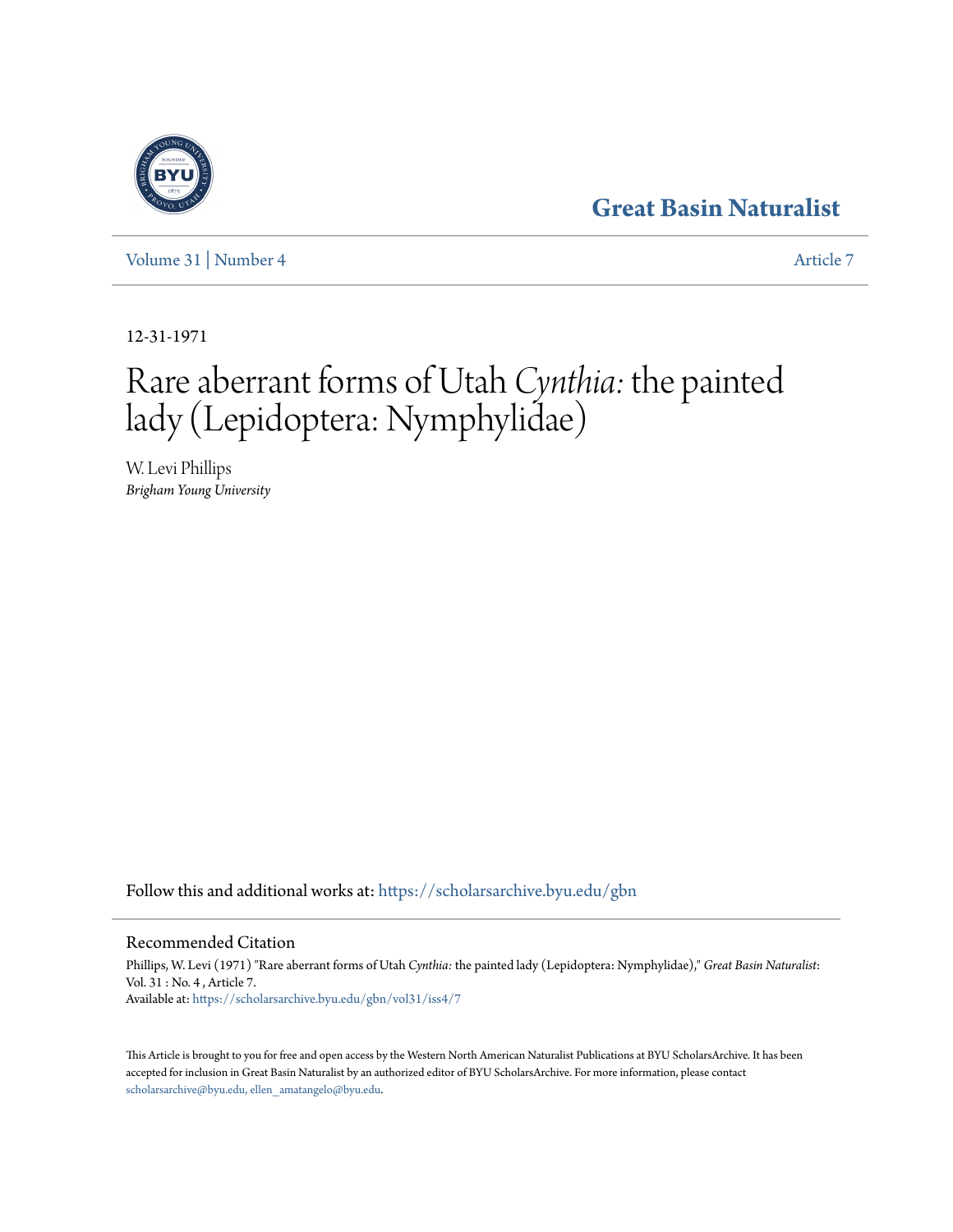#### RARE ABERRANT FORMS OF UTAH CYNTHIA: THE PAINTED LADY (LEPIDOPTERA. NYMPHYLIDAE)

#### W. Levi Phillips<sup>1</sup>

The butterflies and moths of Utah have always attracted the attention of students of nature and are therefore usually the first group of insects studied by beginning students of entomology. As <sup>a</sup> result of this and of the activity of several amateur lepidopterists, <sup>a</sup> rather complete collection of Utah Lepidoptera is now contained in the Brigham Young University collection.

In 1902 Chester Van Buren, who was <sup>a</sup> naturalist on the Harvey Cluff expedition to South America, made a small collection of Central American and Colombian Lepidoptera. These formed the nucleus of the university Lepidoptera collection. In 1930 the Tom Spalding collection of the Utah Lepidoptera was purchased. Mr. Spalding had spent many years collecting Lepidoptera in various parts of Utah and had accumulated more than 500 species. In 1940 Dr. L. D. Foutz, a dentist and amateur naturalist of Payson, Utah, contributed his collection of 63 species and 730 specimens. Fourteen topotypes of *Argynnis pfoutsi* Gunder were included in the Pfoutz collection.

During World War II, Dr. D Elden Beck, on leave from the university and as a captain in the army, was stationed in the Solomon Islands. He and several Brigham Young University students deposited many Lepidoptera from areas of the South Pacific Islands in the university collection.

In 1960 the Ashby B. Boyle collection of Lepidoptera was contributed to the university by Mrs. Boyle. This valuable collection contains 450 determined species of butterflies and moths. Mr. Boyle was very careful in his preparation of the specimens. These, along with collections made by staff members of the department over the past 40 years, make up <sup>a</sup> rather sizeable and valuable collection of the native Lepidoptera of the Great Basin area.

Prior to 1970, the Lepidoptera collection was housed in several areas in the Department of Zoology. With the recently added space and development of the new insect range in the George H. Brimhall Building, the moths and butterflies are being systematically ar ranged into more than 250 drawers.

<sup>I</sup> wish to express my appreciation for the opportunity of working with the university collection and with the staff members of the

<sup>&#</sup>x27;Department of Zoology, Brigham Young University.

Figs. 1-8. Cynthia spp.: 1, cardui, dorsal aspect; 2 cardui, ventral aspect; 3, c*ardui* ab. *elymi*, dorsal aspect; 4, *cardui* ab. *elymi*, ventral aspect; 5, *carye*, dorsal aspect; 6, *carye*, ventral aspect; 7, *carye* ab. *mulleri*, dorsal aspect; 8, *carye* .... ab. *mulleri*, ventral aspect.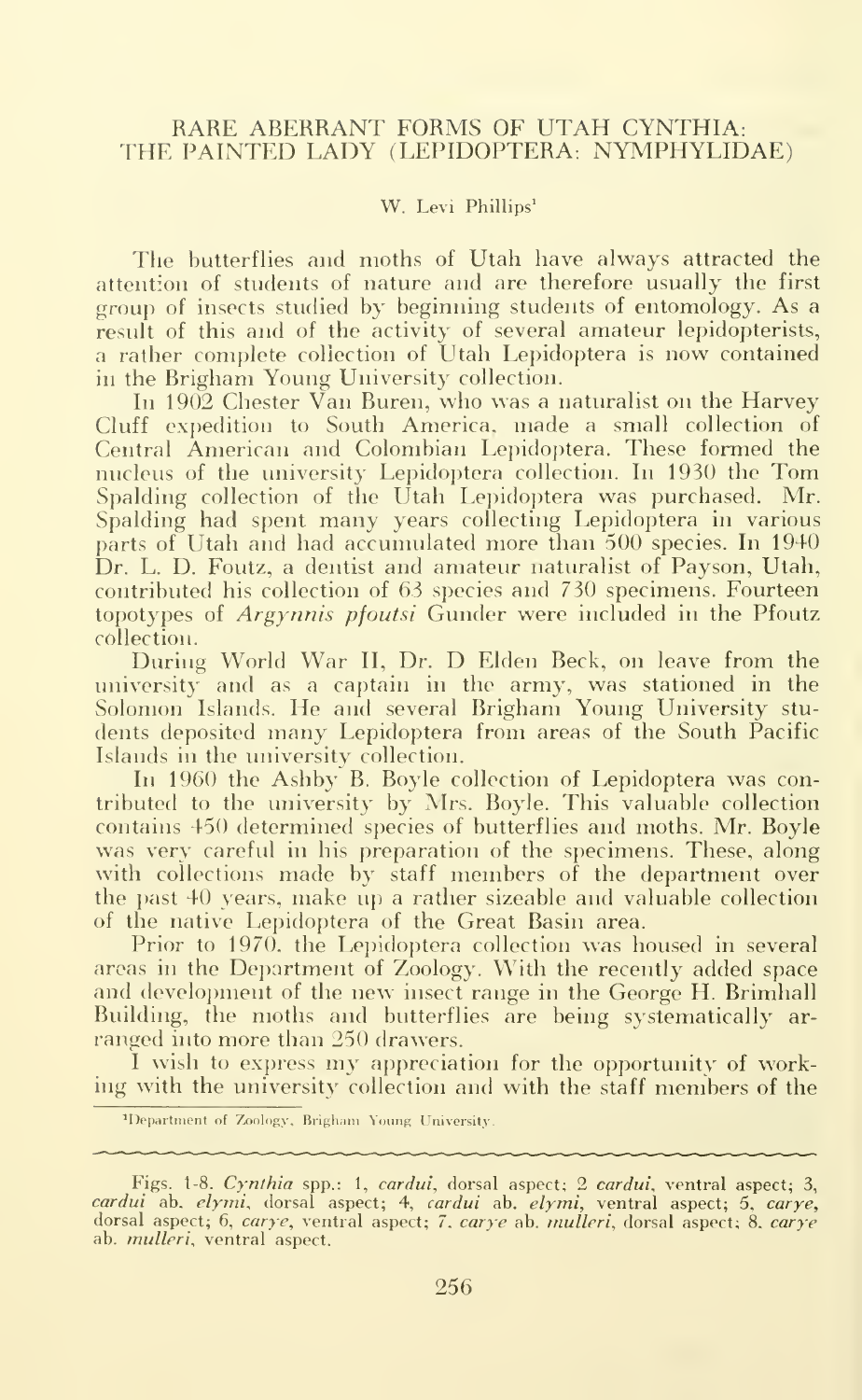

 $\overline{1}$ 



 $\overline{c}$ 

 $\overline{3}$ 



 $\overline{4}$ 



 $\overline{5}$ 





 $\overline{6}$ 

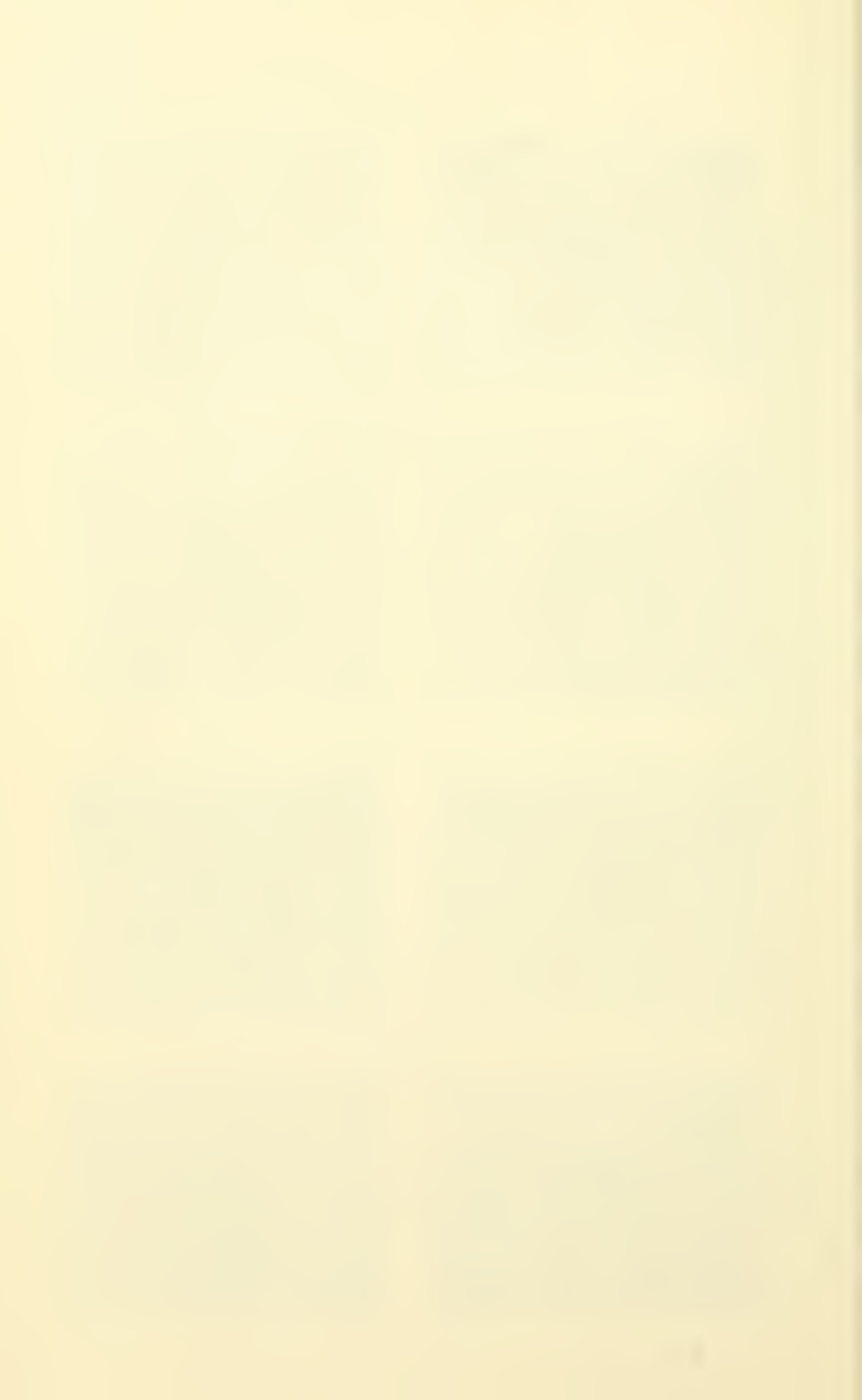department. The facilities provided by the university through Dr. Joseph Murphy, chairman of the Department of Zoology, and the aid and advice given by Drs. Vasco M. Tanner and Stephen L. Wood are greatly appreciated.

I am grateful to Dr. W. Revell Phillips, Department of Geology, for his cooperation and assistance in making the accompanying photographs.

The following discussion and figures of rare aberrant forms of Cynthia cardui Linnaeus and C. carye Huebner are based upon  $s$ pecimens in the Brigham Young University collection and  ${\rm \dot{m}}$ personal one. These aberrant forms have not previously been re ported from this area.<br>No attempt is made here to consider the various anatomical

factors which form the basis for the classification of these species or the characteristics that depart from the normal type.

#### THE PAINTED LADY

#### Cynthia cardui (Linnaeus, 1758)

This species (Figs. <sup>1</sup> and 2) is probably the most universally distributed butterfly, found worldwide except in the Arctic, the Antarctic, and South America. Cynthia cardui often occurs in Utah during April and May in migrating swarms. A form, kershawi, is reported from some Pacific Islands, Australia, and New Zealand.

The Brigham Young University collection of Lepidoptera contains a specimen (Figs. <sup>3</sup> and 4) which, with slight variation, compares favorably with the aberrant form *C. cardui elymi* Rambur (1829) as illustrated by J. A. Comstock (Butterflies of California, plate 42, Fig. 8). This butterfly was collected 27 Aug. 1925 by Ashby D. Boyle near his residence in Salt Lake City, Utah. At that late date in the year, the specimen appeared to be the product of a local generation rather than migration.

Martin and Truxal (1955) list four specimens of  $C$ . c. elymi in the Los Angeles County Museum. All are from California, col lected from March to June; Leighton (1946) reports specimens of C. c. elymi from the state of Washington; and Dimock (1968) describes inducing experimental aberrations of C. cardui by chilling the pupae for 14 days at 36°F.

#### THE WESTERN PAINTED LADY

#### Cynthia annabella Field, 1971

This species (Figs. 5 and 6) ranges along the west coast of the United States and as far east as Utah and Colorado.

Field (1971) designated this North American population as a new species: Cynthia annabella relegating the name Cynthia carye Hiibner to the South American representative.

Aberrant individuals occur in California and, <sup>I</sup> suspect, over the territory where they breed but are overlooked because the per-